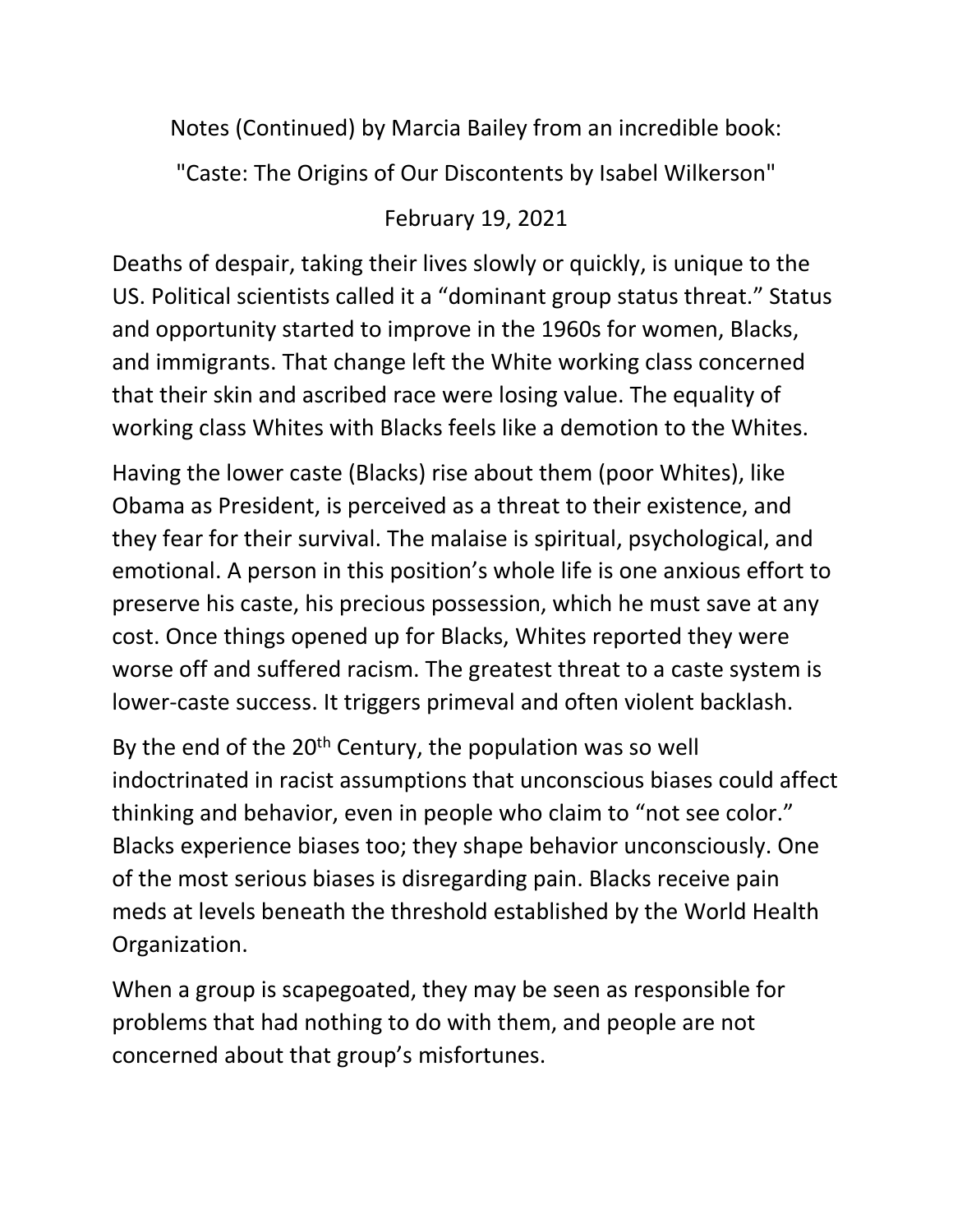During segregation Whites hired the least competent applicants for teachers in Black schools. Prince Edward County Virginia had no public schools from 1959 to 1964 so as avoid integration. Cities in the South poured concrete into city pools, and Whites built private pools in gated communities. A caste system shape-shifts and works around laws.

Caste can lead people at the bottom to perceive competition for resources to be against groups with different skin color in the same economic class. Hair and facial features as well as skin color can be ranked, even within one marginalized group. People are bothered more by someone in a lower rank moving ahead of them than by the already "upper class," whose advantages seem just the way things are.

Caste systems reward snitches and sellouts—Uncle Toms or HNIC (Head Negro in Charge.) Others in the same caste tug down the ones trying to rise, a phenomenon called "crabs in a barrel."

New Black immigrants distance themselves so as to be clear they are not African-Americans but instead Jamaican, Grenadian, or Ghanaian. A Caribbean accent can help distance a Caribbean Black from African-Americans.

Sometimes officers of color pay a price for what White men can do. The supervisor of the officers at the chokehold death of Eric Garner was a Black woman, probably under a lot of pressure from male bosses.

The most potent instrument of a caste system is a sentinel at every rung who makes it look like an action was not discrimination. Any of us can be swept up in following a despot. The working class is most susceptible.

Takamichi Sakurai: "Group narcissism leads people to fascism. An extreme form of group narcissism means malignant narcissism, which gives rise to fanatical fascist politics, an extreme racialism."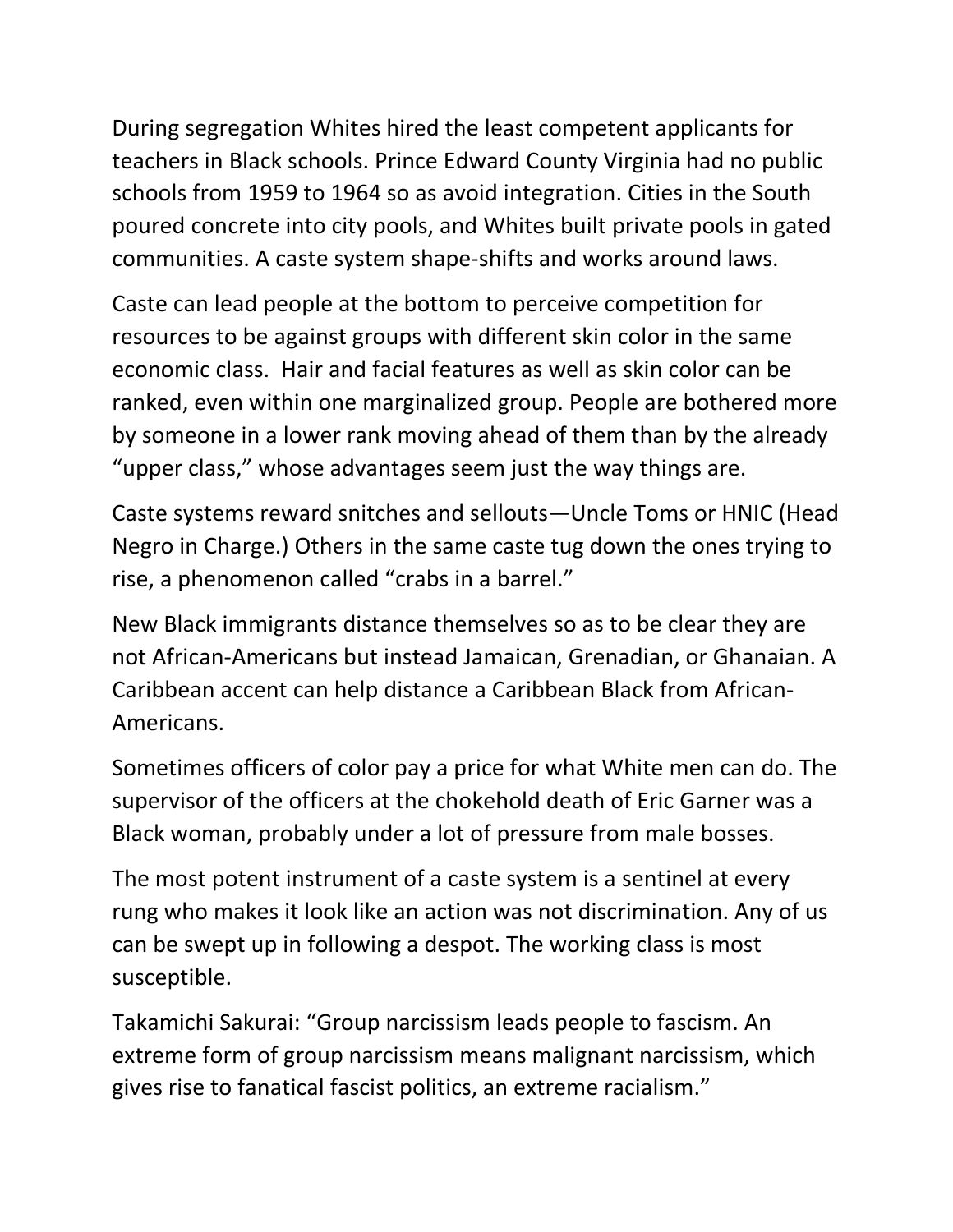The dominant group projects their narcissism onto a leader. Fromm: "The narcissism of the leader who is convinced of his greatness, and who has no doubts, is precisely what attracts the narcissism of those who submit to him."

Hanif Abdurraqib wrote in *Pacific Standard* that "there is a perverse need to see harmed people demonstrate nobility because that's how we can believe the myths that suffering builds character and that righteousness will triumph over power."

Caste strikes fear into those at the bottom when they are around groups from higher castes. Historically caste trumps class. Prejudice can be triggered in the body in 30 milli-seconds. "Weathering" and "Black tax" are caused by continual exposure to sociological disadvantage and the need to be constantly vigilant. Life expectancy is influenced by educational level and race. "Black tax" is higher among collegeeducated Blacks because they must be extremely vigilant due to being in an unexpected place.

Obama prevailed because of a number of factors including that he was the human equivalent of a Supernova; McCain made some misjudgments in his campaign, most significantly his choice for VP; and the country was suffering a once in a generation financial catastrophe.

Hope was Obama's mantra. He received great support from the lower and middle castes. He was free from the heaviness of slavery, Jim Crow, and Blacks. His origin story freed people from thinking about slavery.

After his election, Whites thought racism was resolved. Most voters in the dominant class didn't support him. Many feared the end of the White majority by 2042. Whites felt the need to protect their place in the hierarchy.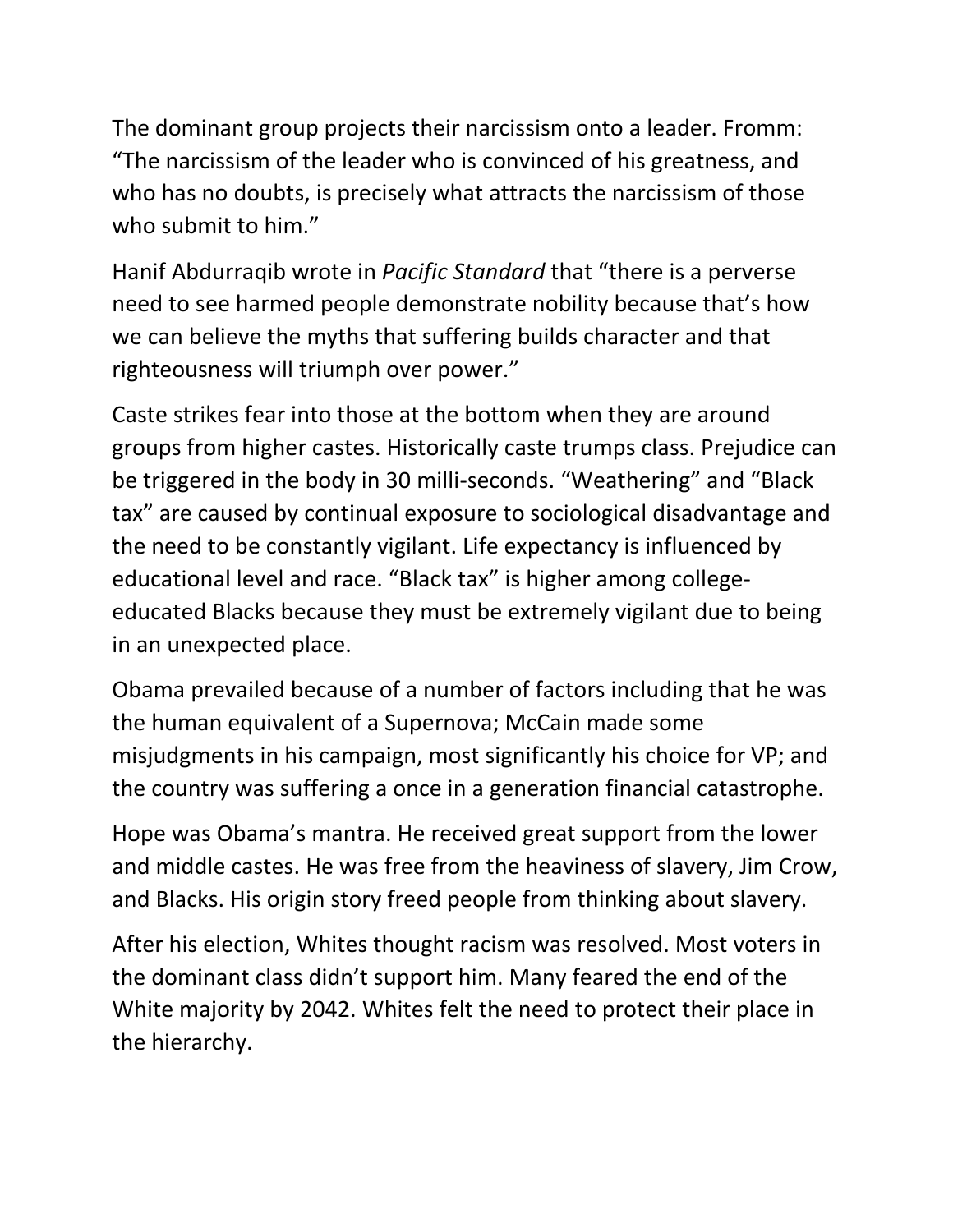The dominant party didn't limit him to one term but they forced him to make change by using many Executive Orders. The Tea Party intended to take their country back. Birthers raised false issues. Hate groups surged. Anti-Black attitudes and stereotyping increased. There was an undercurrent of anxiety about our changing nation. In November 2012, after the election, Rush Limbaugh said, "We've lost the country."

On New Year's Eve 2015, Wilkerson and Gwen Ifill agreed Trump could win. They remarked to each other, "It's all about 2042!" People had not considered the reliable consistency of caste. The two main parties bear the advantages and burdens of the castes they most attract, and with whom they are associated.

Republicans are now seen as the party of an anxious but powerful dominant-caste electorate. Polls were wrong because people gave socially acceptable answers, and then voted differently. Hillary got a small share of the White vote. Fifty-three percent of White women voted for Trump. Evangelicals were, and remain, committed to gun rights, abolition of legal abortion, and low taxes. They are fighting for the America they once knew. Or told themselves they knew.

Every group except Whites supported the Democrats in 2016. A sense of group threat is stronger than economic insecurity. In places with a different history and hierarchy, it is not seen as taking away from one's own prosperity to care for the needs of everyone. Writer Jonathan Chait noted America's singular indifference, unique among developed nations, toward helping all of its citizens. A caste system builds lack of empathy toward one's fellows.

How does caste-identification based indifference to others manifest itself in measurable ways? The US lags in major indicators of quality of life among leading countries in the world. We have more public mass shootings and one of the highest rates of gun death. Americans own